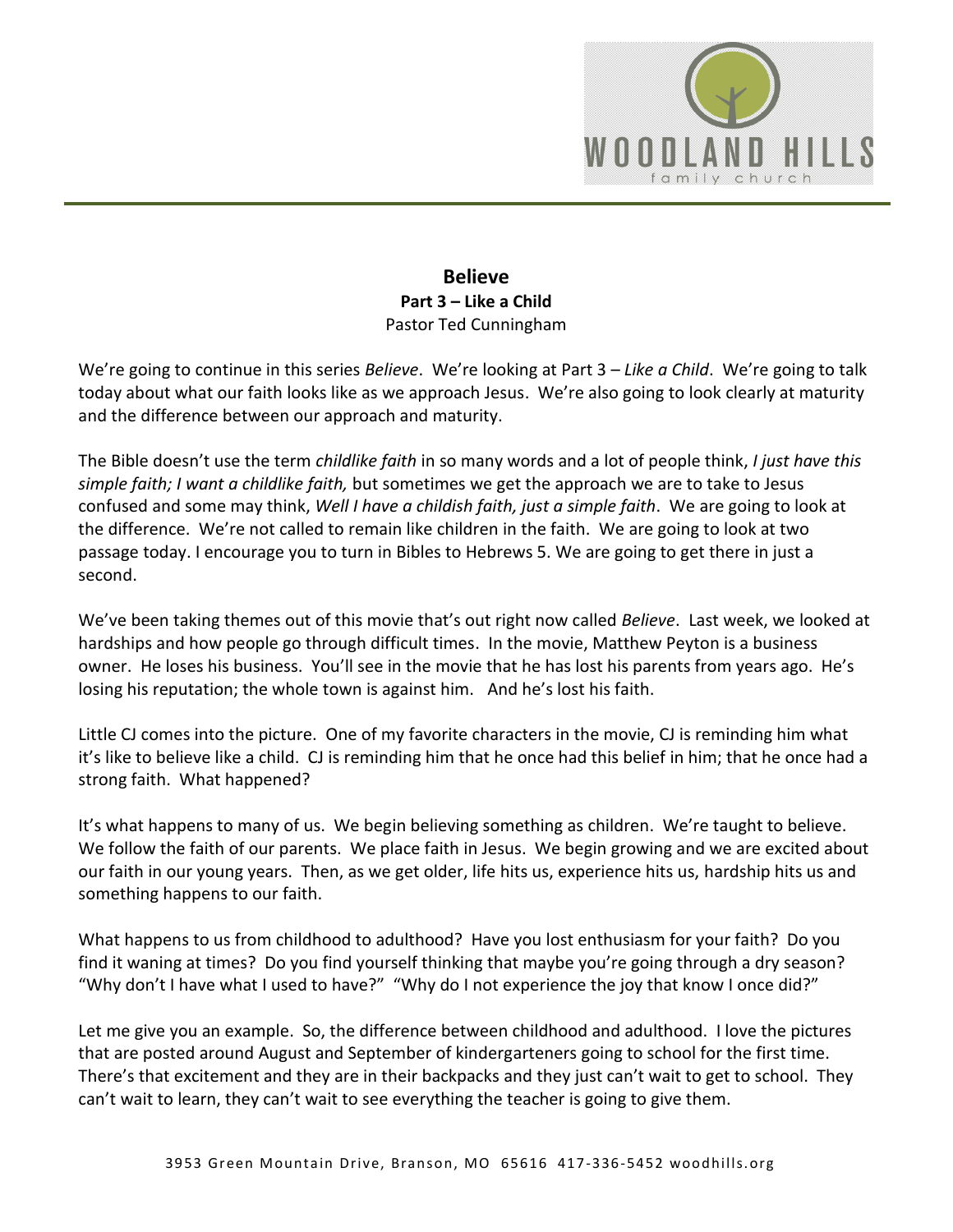They've got new pencils and new boxes to put them in and everything is new. This is what a kindergartener looks like at school (picture of kindergarteners with eager, smiling faces). Would you agree with me that something changes? Do we have any teachers of junior high and senior high in the house today? Is it different? Do you get the smiles every day when you're…. Do we have any professors? Do your students come in everyday with big smiles and all excited to learn? No, they look like this (picture of college students that look uninterested and bored). And you're wondering what happened. I love those pictures because I think... This is what I love when I'm around someone who is brand new in the faith, brand new Christians, when they are learning and they are eager and they are excited and it's all brand new to them. Then you get around someone who has lost that eager, humble, teachable, ready to learn, excited attitude. What happened to it? For us, I want to find ways to get back in touch with that.

Let me tell you about a game. I know some of you played this growing up, but for the last few weeks, I've wanted to throw the tablets and the iPhones out the car window. Does anybody know what I'm talking about? I told my kids to put them aside so I could teach them a game. It's a complicated game. It's going to take a while to learn, but once you learn it, this will keep you occupied for years. You'll remember this. It's called The License Plate Game. Does anybody remember The License Plate Game? As children, we occupied ourselves for hours with this. Go online, google search license plate game. Hundreds, if not thousands of pdfs are going to pop up, looking just like this. Print them out, put them on clip boards, take your devices and, as you go over the Taney Commo bridge, toss them into the lake and hand your kids the clipboards.

I gave this to Corynn and Carson, 11 and 13. I had to make it exciting, so the first one to get all 50 gets five bucks. You have to make it a little challenging. If you think that's a little steep, make it a buck. For some of you, if you're grandma and grandpa, get a twenty out. You've got a little cash and you're 401k is doing well because of the Trump bump. Anyway… We're not talking about… NO!

Can I just say this, parenthetically? Because sometimes I share thoughts that just come to me. I was with a guy last night that told me his pastor is not allowed to use the words democrat or republican in the message. I'm thinking that would really screw our church over terribly. We'd be screwed up for…

Anyway, I got this out and gave it to the kids. Can I tell you that we have come alive with The License Plate Game? There is not a better city in the country to play this game than Branson, Missouri. I played it in Naperville, Illinois growing up, which was the most boring game on the planet, but now I have an 11-year-old going "Can we go through the Bass Pro Shop parking lot on the way home?!" You can get 30 to 40 of them in an hour in Branson, Missouri. And we're driving through the Bass Pro parking lot and to hear with excitement… Think about this. We're off of the little YouTube devices and our kids are screaming out from the backseat, "MONTANA!!"

It's that excitement and enthusiasm from a license plate game. If you want to find Montana or Wyoming, you go look for the F350 King Ranches. The Suburbans or Yukons are Texas and Oklahoma. Then the beaters are Missouri. If you see a crumpled-up license plate, that's probably Missouri. We're almost done. We need Hawaii and Alaska. This is what's making it even more fun. With my glasses, the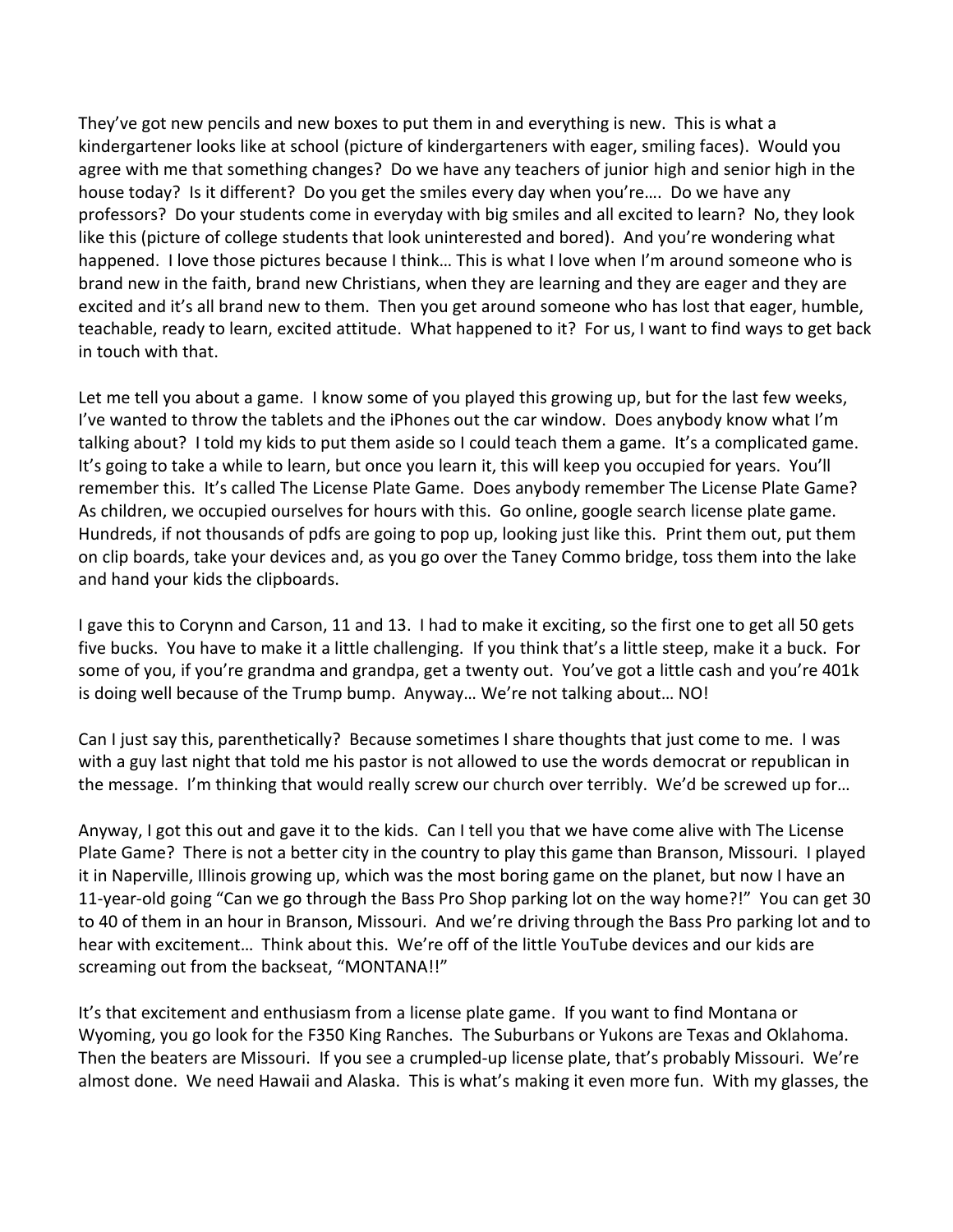new bifocal thing I've got going on, I am riding right on people's bumpers to try to figure out what it is. So, if I'm on your bumper, I'm not mad; I'm playing a game and we're having fun.

We have a lot of fun here at Woodland Hills. Sometimes people think that's a problem; there's too much of that going on over here. It doesn't even feel like church. But, we want you to know we don't lose the enthusiasm.

When we talk about believing like a child… Today, we are talking about our approach, that enthusiasm, that eagerness that you saw in the picture of the kindergarteners. We don't want the faith where we're sitting there thinking it's boring. Let me give you another example. It comes from a great Christmas classic (picture of Buddy from Elf riding the escalator). Let me ask you. Do you take riding an escalator for granted? Yeah! We get on them now and we're going up stairs without moving our legs, people. There are some things in life that we've come to take for granted when we need to be reminded that we are actually going up the stairs without moving or we are actually sitting in a chair 30,000 feet in the air. You've seen kids on a first flight. They are so excited. Then you meet an older person and they hate flying.

Going back to the Elf movie, I love when Buddy decides he's going to become a little bit more adult, but he's got the childlike quality. This is when he confronts the little angry elf. "He's an angry little elf." I love that scene. But, one of my favorite scenes that shows you that playful, learning, and yet… We are going to talk about this. …that can become naïve in young people. That's why they fall for fantasies and fairytales.

It's when he sees that sign and realizes he's with someone who has the world's best cup of coffee. He sees the sign on the outside of this place in New York and he busts in the door and he's so excited for them. He's like, "Congratulations! You are known for the world's best cup of coffee." And all the people sitting in there are looking at him like he's crazy. I think we need to start doing this when we go into Branson shows. They all advertise being the number one show on the strip. You need to walk into them and be like, "Congratulations! Wow, good for you; you won! I'm excited for you!" That's what I love about Buddy's childlike approach.

This week, I asked you to share with me some funny but profound things your kids have shared. You gave me a lot of great ones. What I love about this church is that you posted 60 or 70 on the Facebook wall, but what was funny were all the messages I got that I cannot share with you. I love this church. "Here's one you'll love, Ted, but this is not for anybody to know about."

Lindsey said, "My son was about four and learning about giving compliments. We went into the store and he told the cashier that she had nice bags."

You're going to notice that almost all of these deal with four year olds; not three year olds, not five year olds, but four year olds.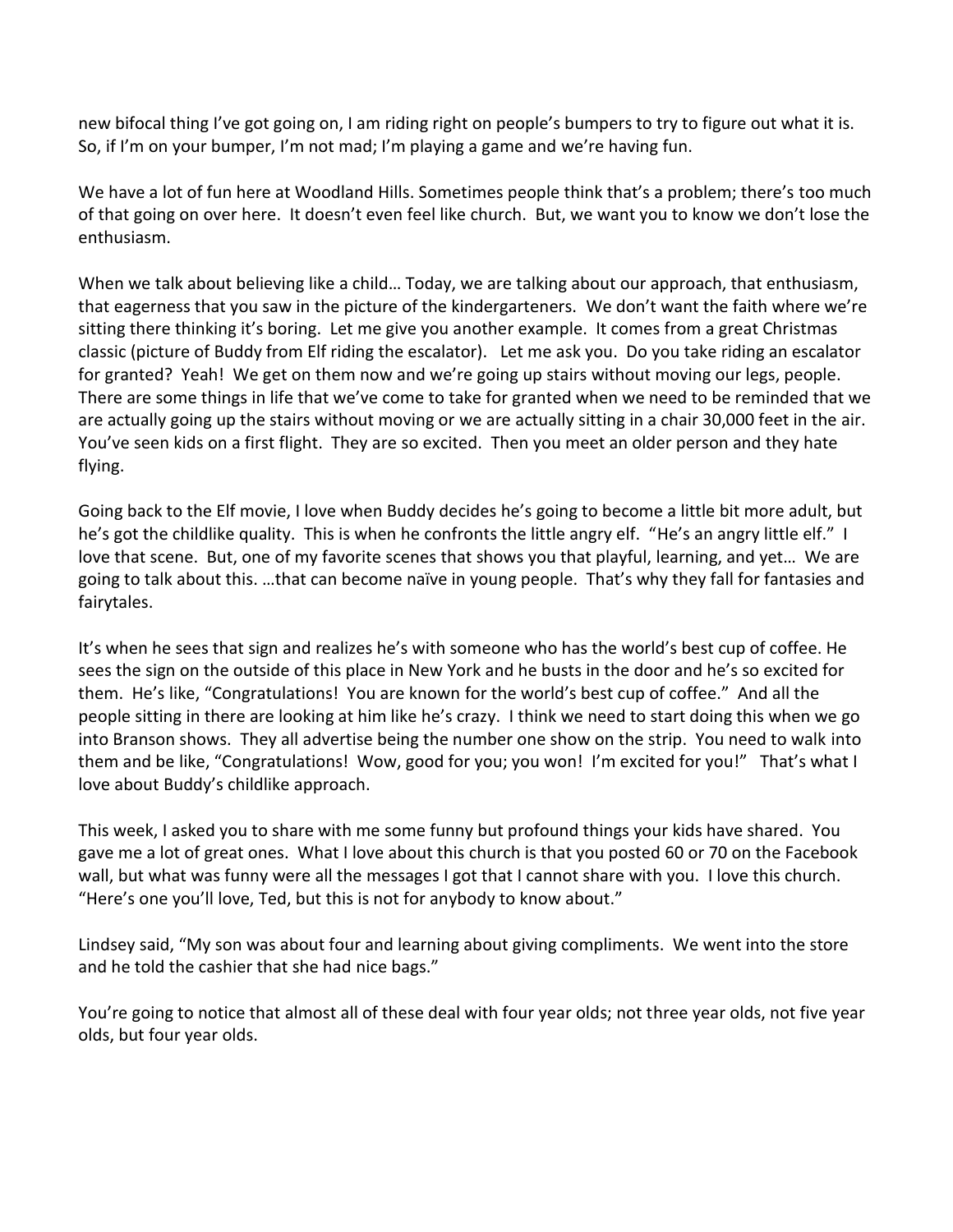Janelle said, "One day on the farm, while Bruce was syphoning gas from one dual tank to the other, our oldest son, seven at the time, was watching intently. When the gas reached Bruce's mouth and he spit it out, our son looked in disbelief and said, 'Whoa, when I get married, I'm going to have my wife do that.'"

That's good.

Whitney said, "My four-year-old was constipated, sitting on the toilet when he yelled out from the bathroom, 'Mom, I need Oxy Clean. It helps get the tough stuff out.'"

That just tells you our kids see everything, hear everything, forget nothing, and then they repeat. They don't always apply it right, but they get it.

Nan was watching the first service from home. She said, "One day we were in the car and Bennett, my two-year-old, saw a plastic pumpkin bucket, the kind you use for candy, lying in someone's yard and he screamed out from the backseat, 'What the Halloween bucket is that doing there?'"

Sharla said, "My son revealed my shopping addiction to me when he was four. As we were driving down the road, I expressed to him that I was feeling discontent. I wasn't sad or angry; I just wasn't happy. He looked over at me and responded with, 'Mom, do you want to go to Walmart?'"

Kim said, "We were driving down the road in our nice new-to-us car. I kept harping to everyone in the family about how they couldn't eat anything in this new car. They couldn't even drink in the car. After one such lecture, Carter looked at me and said, 'Mom, you better be careful or you'll start loving this car more than us.'"

The senior adults have no problem with that.

Grandma is telling about her daughter. "My daughter is a type 1 diabetic and was diagnosed at 10 years old. It's just normal for her children to see their mommy dealing with low blood sugars. That being said, I got this from my daughter this week." Her daughter said, "You know your three-year-old has heard you use your diabetes to your advantage a few too many times when she come out of her bedroom with chocolate all over her face and an empty wrapper. When you ask her what she thought she was doing, she says, 'Oops, sorry, Mom, my blood sugar was low.'"

This is another one of Carter from Kim. She said, "We moved to Branson when we were four and then moved away when my son went into sixth grade. That December, we were driving down the road through Topeka, Kansas. We heard the song, It's The Most Wonderful Time Of The Year, on the radio. My son Carter got all excited and said, 'Wow, that Andy Williams is really getting popular!'"

Don't you love a kid who thought Branson made Andy Williams popular.

Whenever we talk about kids... Whenever we talk about that childlike quality of eagerness, excitement, wanting to learn… I'm just going to ask you again. What happened to take that away. When did you lose that?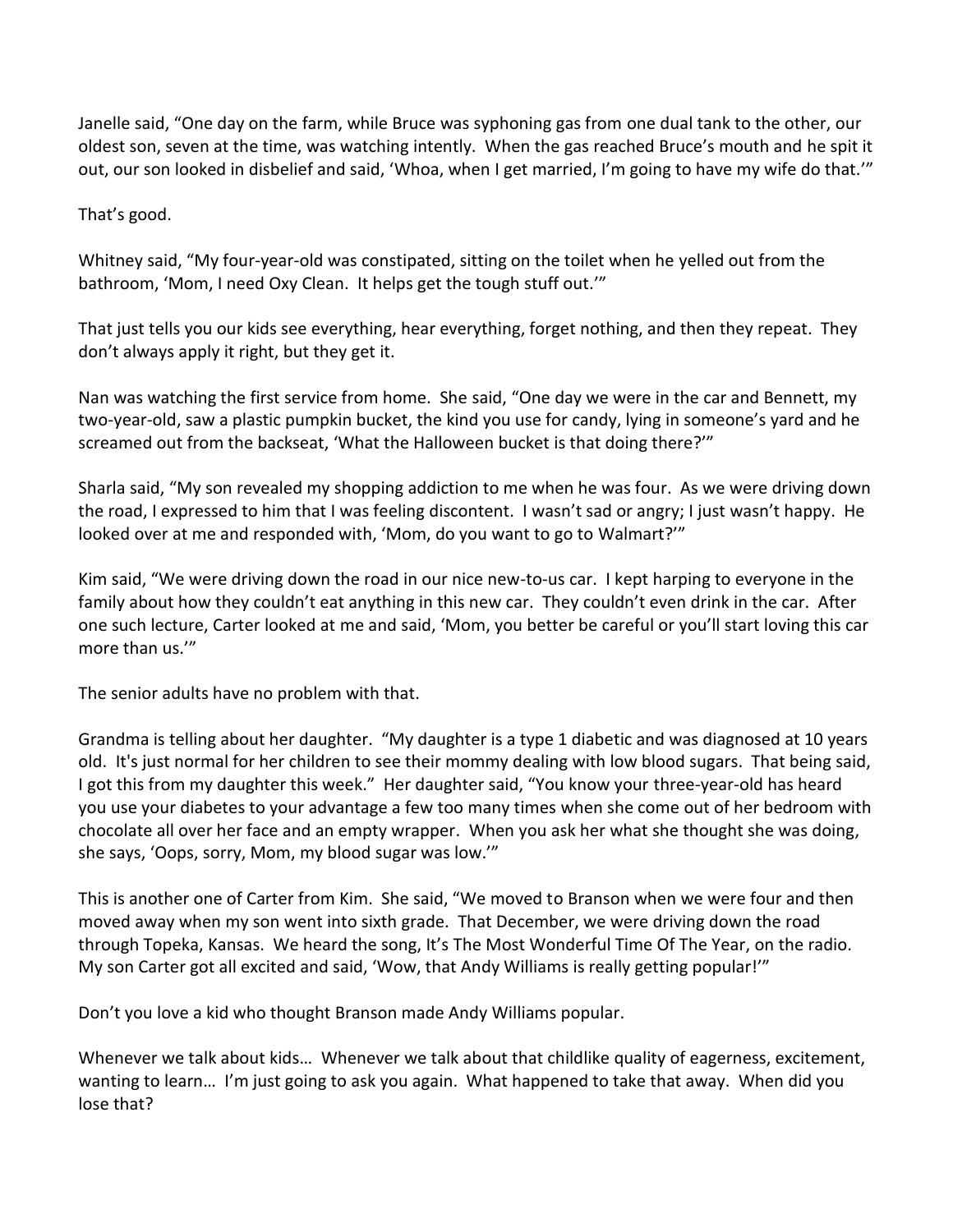Today, we are going to look at two passages of scripture, each will use children as a word picture, but we're going to be looking at approach and maturity. And we are going to correlate these two text. Before we get to Hebrews 5, I want to take you to the gospels where Jesus is going to address this idea of who is greatest in the kingdom. So, he's going to use a child to answer the question that the disciples give him.

Matthew 18 - *[1](http://www.studylight.org/desk/?q=mt%2018:1&t1=en_niv&sr=1) At that time the disciples came to Jesus and asked, "Who, then, is the greatest in the kingdom of heaven?"* So, Jesus is going to use a child as a prop.

*[2](http://www.studylight.org/desk/?q=mt%2018:2&t1=en_niv&sr=1) He called a little child to him, and placed the child among them. [3](http://www.studylight.org/desk/?q=mt%2018:3&t1=en_niv&sr=1) And he said: "Truly I tell you, unless you change and become like little children, you will never enter the kingdom of heaven.* The idea here is posture. The idea here is humility. The idea here is teachability. It's the approach to Christ. If you'll notice, in children's church today, children are learning in WildWoods and Critter Street and Crew. They are learning, they are excited, they are coloring, they are making crafts, they are doing all sorts of projects to reinforce the lesson of the morning. They are excited to learn and they are growing.

But, there's something about adults. When you get around adults, we tend to be more cynical, more skeptical, more "Prove it, I'm not going to buy it until I see it lived out for a while." Jesus is saying the way in the kingdom, the way you move forward is by descending into greatness. The way up is down. Jesus is saying, "Listen, you come to me…" I know you've got questions. I know you may be in here wanting to talk…

This my son. He's studying apologetics. Apologetics is taking systems of theology and giving good answers to people. My son freaks out when people start talking about the earth being billions of years old. He's watched enough Louie Giglio and Liberty University stuff on line that he goes at them with a younger theory. He's passionate about it. I said, "Carson, I love your enthusiasm because sometimes when we become adults, we get kind of hard hearted towards this stuff." And Jesus says, "If the way you come to me is like this child…" The kingdom is about descending into greatness.

*[4](http://www.studylight.org/desk/?q=mt%2018:4&t1=en_niv&sr=1) Therefore, whoever takes the lowly position of this child is the greatest in the kingdom of heaven. [5](http://www.studylight.org/desk/?q=mt%2018:5&t1=en_niv&sr=1) And whoever welcomes one such child in my name welcomes me.* Jesus adds onto this lesson the idea of valuing children. In that day in Greco Roman culture, it was all about devaluing children. Children and childhood were actually seen as an insignificant season of life. Even little girls were valued less than little boys. And Jesus is now making a great statement about the value of kids. It's why we, as a church, invest so much in meeting the physical needs of students in Stone and Taney Counties through Care for Kids. We had that message back in August. Our desire is to value children here. We, as adults, need to be reminded to approach Jesus with this eager, humble, teachable posture.

I honestly believe this is one reason why you should serve in Critter Street and WildWoods. You're like, "No, I did my time." Don't you get that sometimes from people. "I'm tired. I need new hips. I don't have time to do that." I heard one guy say this week, "We don't need any more hipsters leading; we need more people who need new hips leading." Just process that for a second. Yeah, we are great with hipsters, but we need those of you with worn out hips getting involved. Do you know why? It's because getting around a child will help remind you of those childlike qualities that teach us about our approach.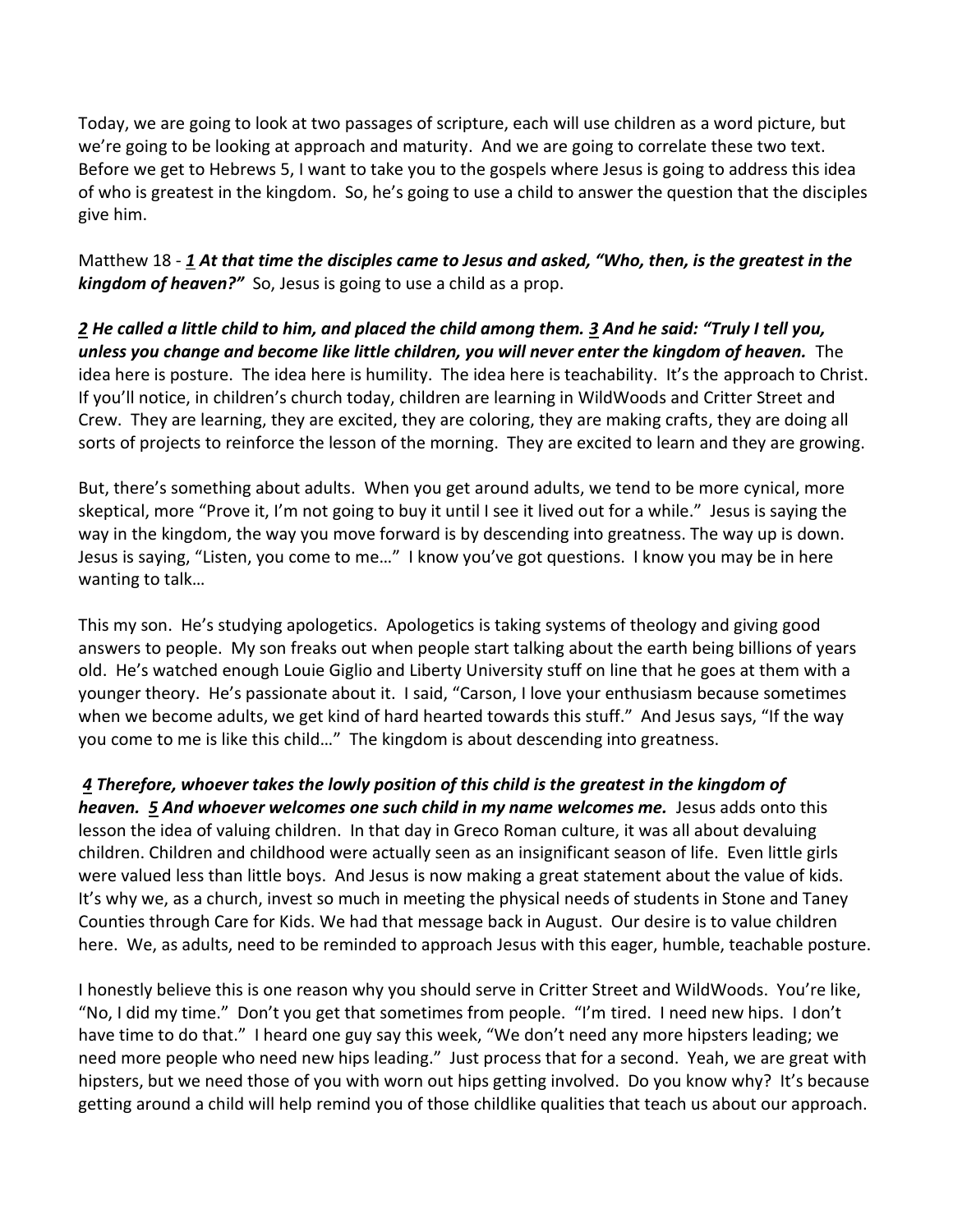**We grow spiritually through humility and teachability**. We are not to remain like children, but we are to approach Jesus like a child.

In Mark 10, we read this. People were bringing little children to Jesus for him to place his hands on them, but the disciples rebuked them. Why? Again, the culture said children were not valuable. *[14](http://www.studylight.org/desk/?q=mr%2010:14&t1=en_niv&sr=1) When Jesus saw this, he was indignant* (very angry)*. He said to them, "Let the little children come to me, and do not hinder them, for the kingdom of God belongs to such as these. [15](http://www.studylight.org/desk/?q=mr%2010:15&t1=en_niv&sr=1) Truly I tell you, anyone who will not receive the kingdom of God like a little child will never enter it." [16](http://www.studylight.org/desk/?q=mr%2010:16&t1=en_niv&sr=1) And he took the children in his arms, placed his hands on them and blessed them.* Jesus is giving us this lesson. He's saying, "Don't think about coming to me with your attitude, with your skeptical, cynical, closed, hard heart. It doesn't work that way. You approach me like a child, eager and humble and teachable."

In 1 Corinthians 13, we read this. So, we understand that we approach Jesus like a child, but we should be maturing in the faith. Just like we mature in life and we grow in our bodies and in our wisdom and in our knowledge. *[11](http://www.studylight.org/desk/?q=1co%2013:11&t1=en_niv&sr=1) When I was a child, I talked like a child, I thought like a child, I reasoned like a child.* I love this idea because if I go into a store with Amy and I want something and she says no, I'm a 42-year-old man; I say okay and move on. But if she says no and I respond with a "But I want it!" that's a child. That is not the language or communication of an adult.

Do you know what I heard this week? I was pretty excited about this. A superintendent shared this story with me. I think it's okay to share it. Give me a moment. Yeah, I think it is. He said, "A lot of times, we deal with parents today. They come in to work with us and a student. It's very challenging because a lot of times, we're talking to children about their children." I want you to process that for just a second. He says, "We're dealing with young adults who never moved out of the childhood phase." You know my passion is eradicating prolonged adolescence in the church and in the family today. It's destroying families. He said, "It's difficult for us trying to reason with parents sometimes because they are approaching us like children, not adults."

He said, "We had a couple that came in a few weeks ago. It was a young couple. We were just shocked by the way this couple responded to us. It was one of those moments..."

We all grew up with parents that when we got dropped off at school, it was given with a certificate for permission to spank. Does anybody know what I'm talking about. We got spanked and then got spanked again at home. My parents gave permission to spank me to every person I came in contact with. "If Ted gets out of line, just knock him around a little bit. Then tell us and we'll do the same when we get home." That's how most of us grew up. When you got in trouble at school, you fretted. Why? Because it was your fault. You know this. We're talking about this all over the country right now. It's not the same anymore. Now, it's the teacher's fault, not the parent's fault.

But he said this couple was different. They took personal responsibility for their child and said they were going to talk to him and make sure he understands how to respect authority. We were in a meeting this week and he said, "Ted, I just want to tell you that couple goes to Woodland Hills and there is an older couple at your church that has been mentoring them. It's changed their family. It's been so refreshing and we're trying to figure out how that gets spread around."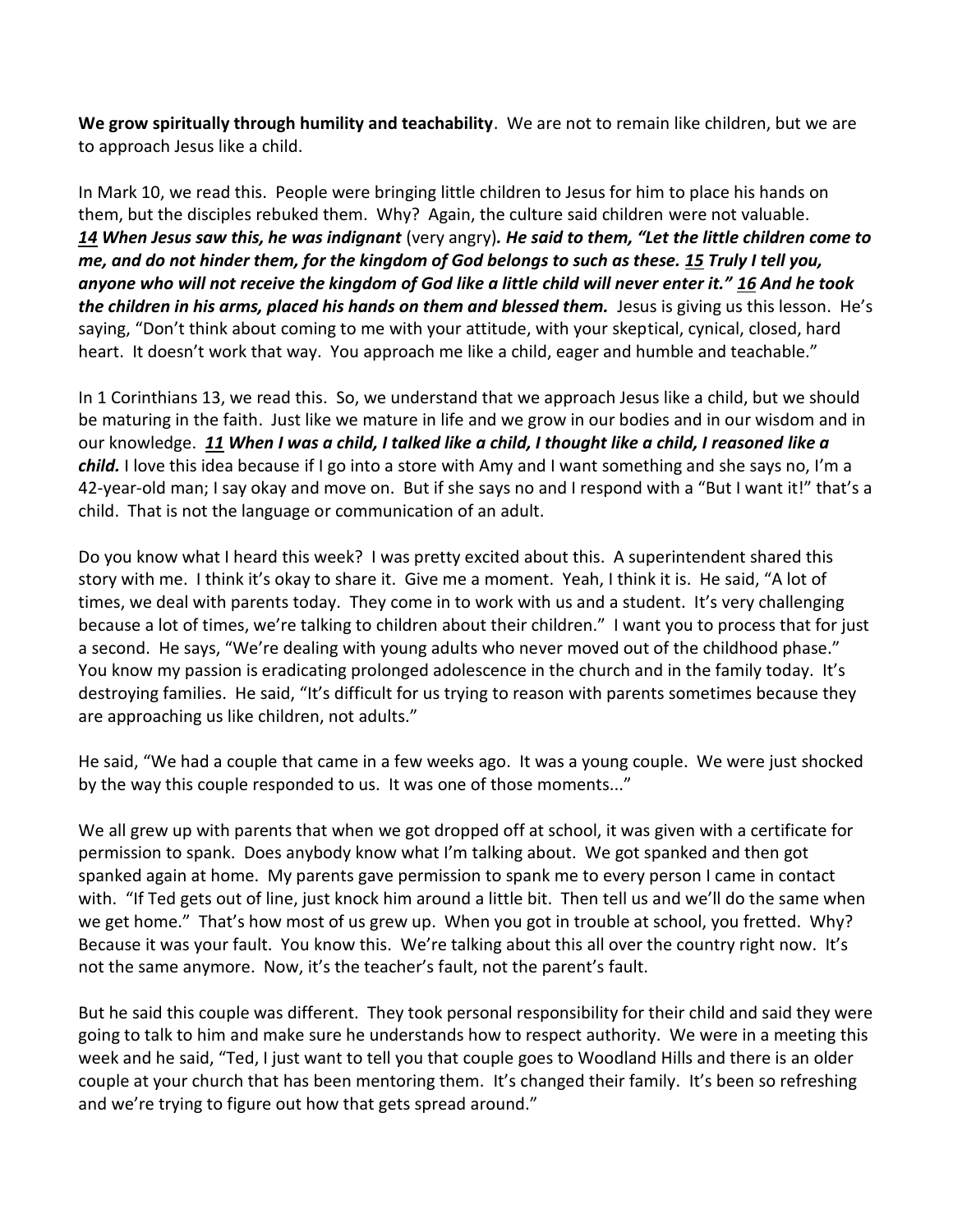This is why it's important for you to plug in. Do you understand our whole community is at stake over this? We want to be growing and learning. *When I became a man, I put the ways of childhood behind me.* I don't talk like a child anymore. I don't reason like a child anymore. But the problem is, as I become a man, Jesus is reminding us today that I'm still to approach Jesus like a child. That's why this message is being given today, the week before Christmas. That's because Christmas brings the child out in all of us. Jesus should bring the child out in you every day of the year as far as how you approach him.

## **Approaching Jesus like a child (eager, humble, teachable) does not mean we pursue spiritual immaturity**.

So, your like, "I came to faith. When I'm at home group, they want to bring up these big ideas. They want to talk about end times. And ever since the election, we're talking about end times all the time. And I don't want to get into all of that." Let me tell you, approaching Jesus like a child doesn't mean you grow stagnant in your faith. Approaching Jesus like a child is your posture, but you should be eager to learn and eager to grow.

This is one of the reasons why, when I go to hear my friends speak, I love to sit on the front row with a notebook. I tell them right before the message, "I'm going to drain you today. I'm going to take a note on everything, I'm going to tweet it, I'm just going to suck you dry with what you've got." I'll speak at college campuses sometimes and I get the falling asleep crowd. You want to say, "Your posture towards learning is your decision. You can't grow stagnant in your faith."

Some of you are like "Why does it feel like my prayers never get past the ceiling? Why when I open my Bible to do a quiet time I feel like Oh, I've read that; I knew that?" It's your approach. Approaching your prayer time, approaching you quiet time, approaching an unbeliever, approaching a fellow believer… It's all in your approach. Are you eager and humble and teachable?

Now we are going to move over to Hebrews 5. *[11](http://www.studylight.org/desk/?q=heb%205:11&t1=en_niv&sr=1) We have much to say about this, but it is hard to make it clear to you because you no longer try to understand.* For some of us, it's not even just the approach, but not learning and not growing in our faith is because we've stopped trying. We feel it's enough. Let's tie last week into this week. For some of us, what takes us back to the Word, what takes us back to our prayer time is hardship. We go through something difficult, we go through a challenge, we go through a trial and it drives us back.

Yesterday, we had the funeral for Tom's mom. I hope he doesn't mind me sharing this story. His mom passed away at age 85. He shared a story. He said, "My mom and my aunt were in the car and there was a lady in the backseat. They were all hopped up on meds. There were a lot of meds and my aunt fell asleep. Pretty soon my mom fell asleep while driving. I got a call from the police. I asked my mom what happened."

He found out she fell asleep and then he told us that if you take that short cut through the Yakov parking lot, you're going to notice that the berm at the end of each parking row has a beautiful tree and they are all the same size except one berm that is completely missing a tree. That was the one she took out. We all laughed and now I can't wait to go by Yakov today and find out where the missing tree is.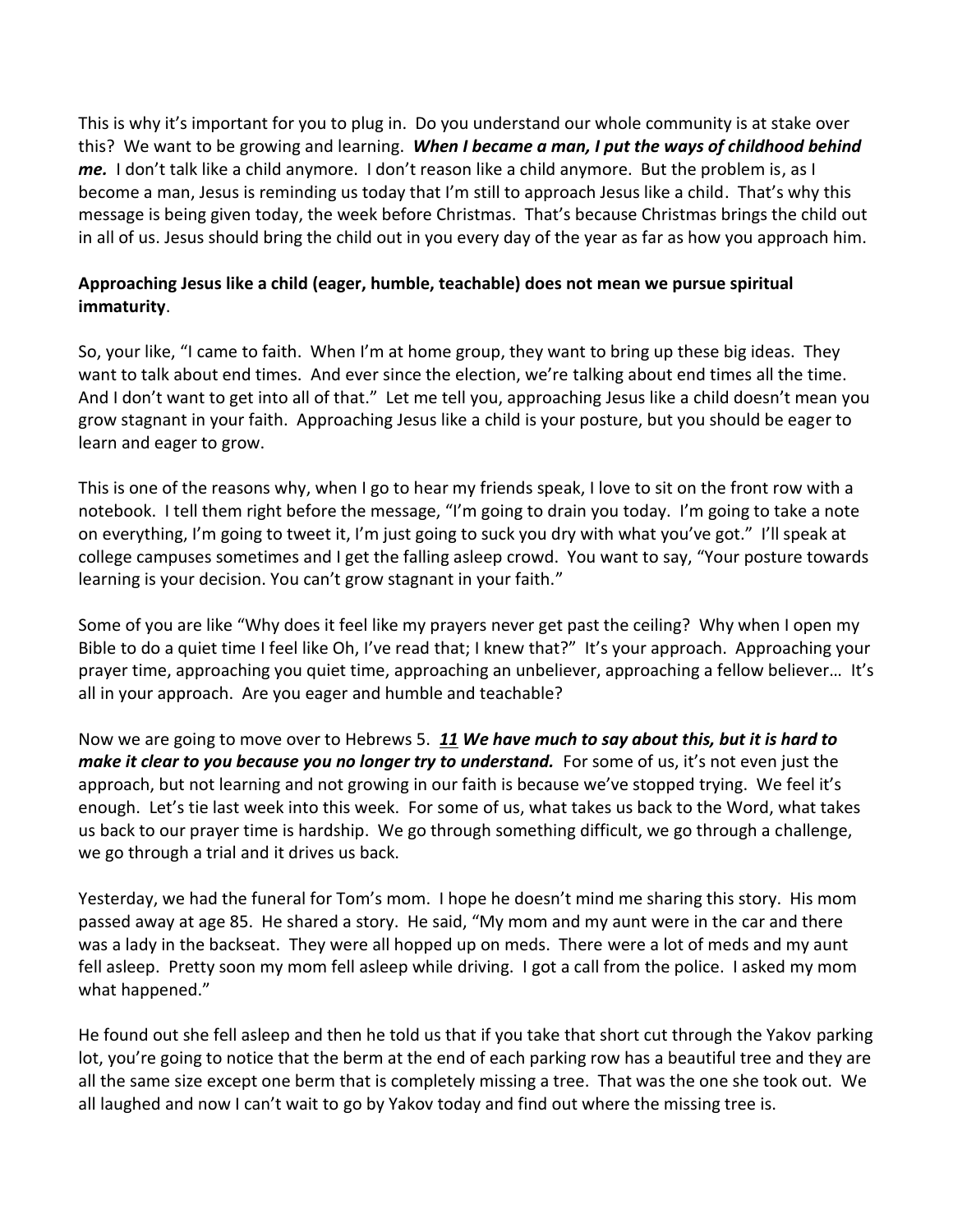But the whole day, I'm thinking about yesterday. That's because when you go through those times, when you go to a funeral, the whole purpose is to learn. Taking to heart the death of someone, losing someone, going through loss gets you asking all of the right questions. But some of us, if we grow stagnant in our faith, it's because we just stopped trying to understand.

*[12](http://www.studylight.org/desk/?q=heb%205:12&t1=en_niv&sr=1) In fact, though by this time you ought to be teachers…* The idea here behind teachers is not formal learning or formal teaching. The idea here is you and me passing on what we've learned. This is mom and dad, grandma and grandpa, believer to believer, believer to non-believer. When you read something, when you learn something, when God teaches you something, you should have just as much enthusiasm and eagerness to learn as you do to share. Something that's caught is quickly taught. Something that you learn and grow in, your excited and can't wait to share it.

This is my 11-year-old as he is learning stuff, he wants to share with me in vivid detail everything he's learning. Parents, you know what I'm talking about. There are times your like, "Hey I've already been to school. That's really more of a personal thing for you." But he's so excited. He wants someone else to hear what he just learned. This is part of growing in your faith. When you're learning, when you're growing, you should be sharing. When it's evangelism, you should be sharing what you're learning with an unbeliever. That's fellowship, that's discipleship, that's ministry – sharing what you're learning.

The writer here is saying you ought to be teachers. You've been in the faith long enough. You should be passing this on to everybody you come in contact with. You should have another person in your life like the older couple in this church that have taken on the younger couple and now they are processing everything in the schools in a completely different way. You should be passing this on. Your faith was not meant to stay inside of you. That's why if you ever hear a politian say "My faith is more of a personal thing," that's not how that works. You should be teachers at this time. You should be so enthusiastic to pass on what you learned.

*…you need someone to teach you the elementary truths of God's word all over again. You need milk, not solid food!* Now watch this. We are going to go into another word picture of a child, but this time, it's not about the approach; it's about maturity. *[13](http://www.studylight.org/desk/?q=heb%205:13&t1=en_niv&sr=1) Anyone who lives on milk, being still an infant…* So, this moves away from the word picture that Jesus was using. …*is not acquainted with the teaching about righteousness. [14](http://www.studylight.org/desk/?q=heb%205:14&t1=en_niv&sr=1) But solid food is for the mature, who by constant use have trained themselves to distinguish good from evil.*

Hebrews 6 - *[1](http://www.studylight.org/desk/?q=heb%206:1&t1=en_niv&sr=1) Therefore let us move beyond the elementary teachings about Christ and be taken forward to maturity…* Your translation my read *press on to maturity*. Our church is built on essential beliefs: what we believe about God, what we believe about Jesus, the Holy Spirit, three persons in one. We call that the Trinity. What we believe about the Bible, what we believe about man, what we believe about the church, these are essential truths. New believers should be grounded in these essential truths. But, we should press on from that, understanding that there is much built off of those essentials truths.

Some of you only want the essential truths. "I don't need any more than this right here." No, you need this and then you need to build off of this. And as you learn and as you grow, you're passing it on to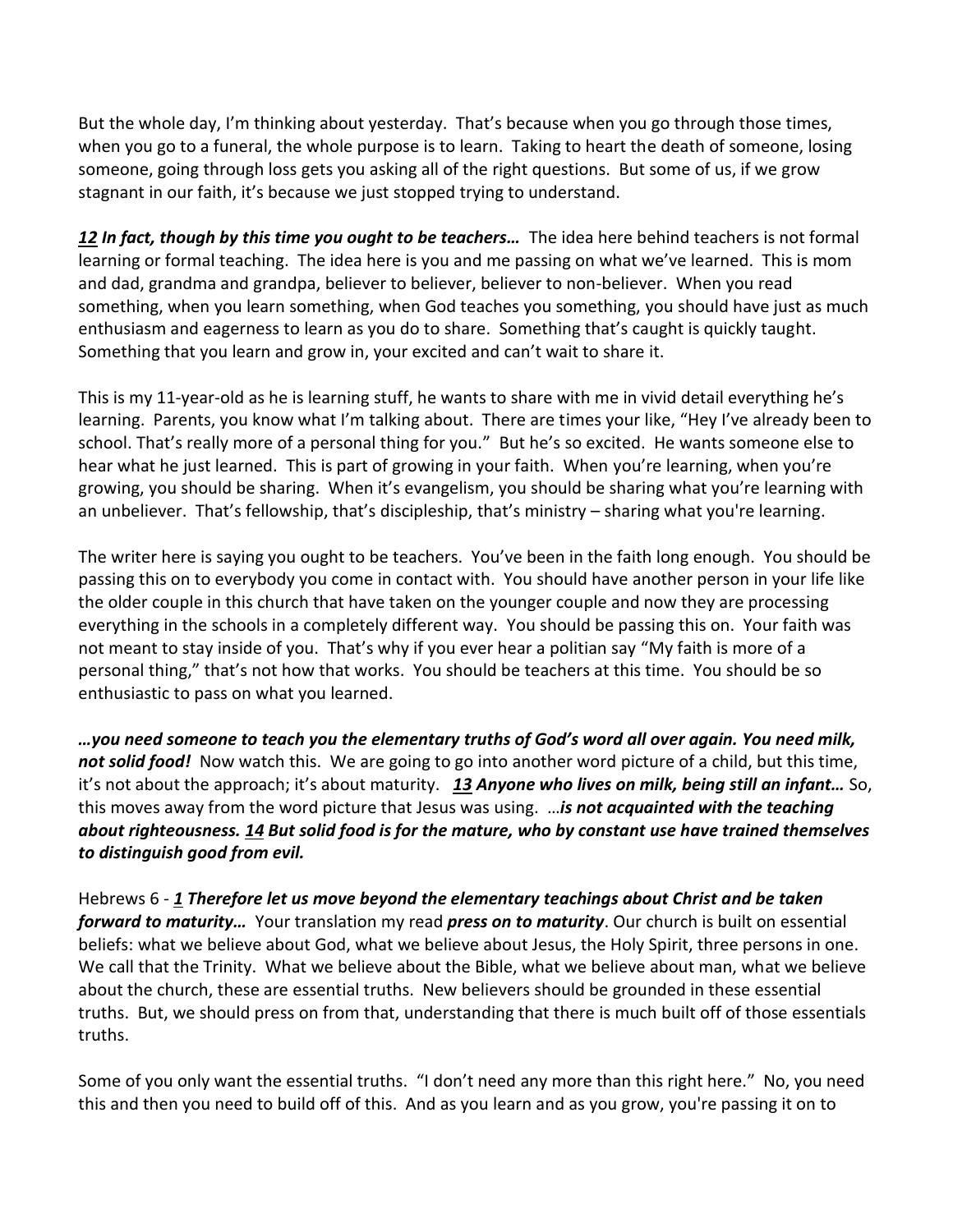others. *…not laying again the foundation of repentance from acts that lead to death, and of faith in God…* In other words, and here's the big idea for the whole morning:

**Spiritual maturity pursues works, duty, and responsibility without abandoning curiosity, fascination, and wonder.** The first half of that sentence is the adult and the second half is the child. The second half is our approach and the first half is now what we do in pursuing spiritual maturity. The mistake we make as adults is we take duty and responsibility and we use those to trump curiosity and fascination.

What's true about your faith is also true in relationships. Remember when you were first dating. Some of you are dating. Do you know what dating is? Dating is simply three things: curiosity, fascination, and wonder. You sit across the table from someone and you are just enamored with them. You're on the phone for hours because you're curious. "No, you hang up first." "No, you hang up first." You're consumed, your drunk on curiosity, fascination, and wonder. You're consumed with one another and with learning about one another. You're eager, you're excited, your teachable. You want to find out more.

Then you get married and you have jobs and you have children and you have diapers and you have bills and you have dishes and you have lawns and you have in-laws. You have all this going on. Do you know what that is? That's duty and responsibility. Do you want a great marriage? Do you want a great relationship? Do all of it. Don't forsake curiosity, fascination, and wonder for works, duty, and responsibility. Don't abandon curiosity, fascination, and wonder for works, duty, and responsibility. Pursue both. Are you still learning about the other people in your most important relationships? Are you asking great questions? Are you digging in deep?

I made my wife come to both services today. I said, "And spread out." Here's what's great. We are going through different seasons in life. We are entering the teenage phase. We're becoming different people. The teenagers aren't becoming different people, we're the psychotic ones. We're the ones trying to wrap our brains around the whole thing. But I live in curiosity with my wife with every new season. "Help me figure out what you're thinking and why you're thinking it." And then I'm fascinated when I get the answer.

Like right now for example. She hates cold. She despises it; I can't believe she's here this morning. Now, when we're in a store at The Landing, she won't leave the store until we have a plan for where we're going and what the next store is. Does anybody know what I'm talking about? One of her love languages is spontaneity. "I need a plan. I'm not walking out this door until I know what other door I'm going into." I'm just standing there going, "Wow. I say we live on the wild side here. We walk out this door with no plan. We don't know whether we are going to the left or to the right."

If you're stuck in duty, responsibility, and the work of a relationship, you could say, "You're crazy. Come on; we'll figure it out as we go." And this is what you see at The Landing – people at each other's throats. You see it at Silver Dollar City. It's bad! The key is both.

We were at Silver Dollar City Sunday night. I had Carson, Mason, and Cooper. The age range was 10 – 12. They were three great kids having a ball. Let me just remind you. We were at Silver Dollar City. If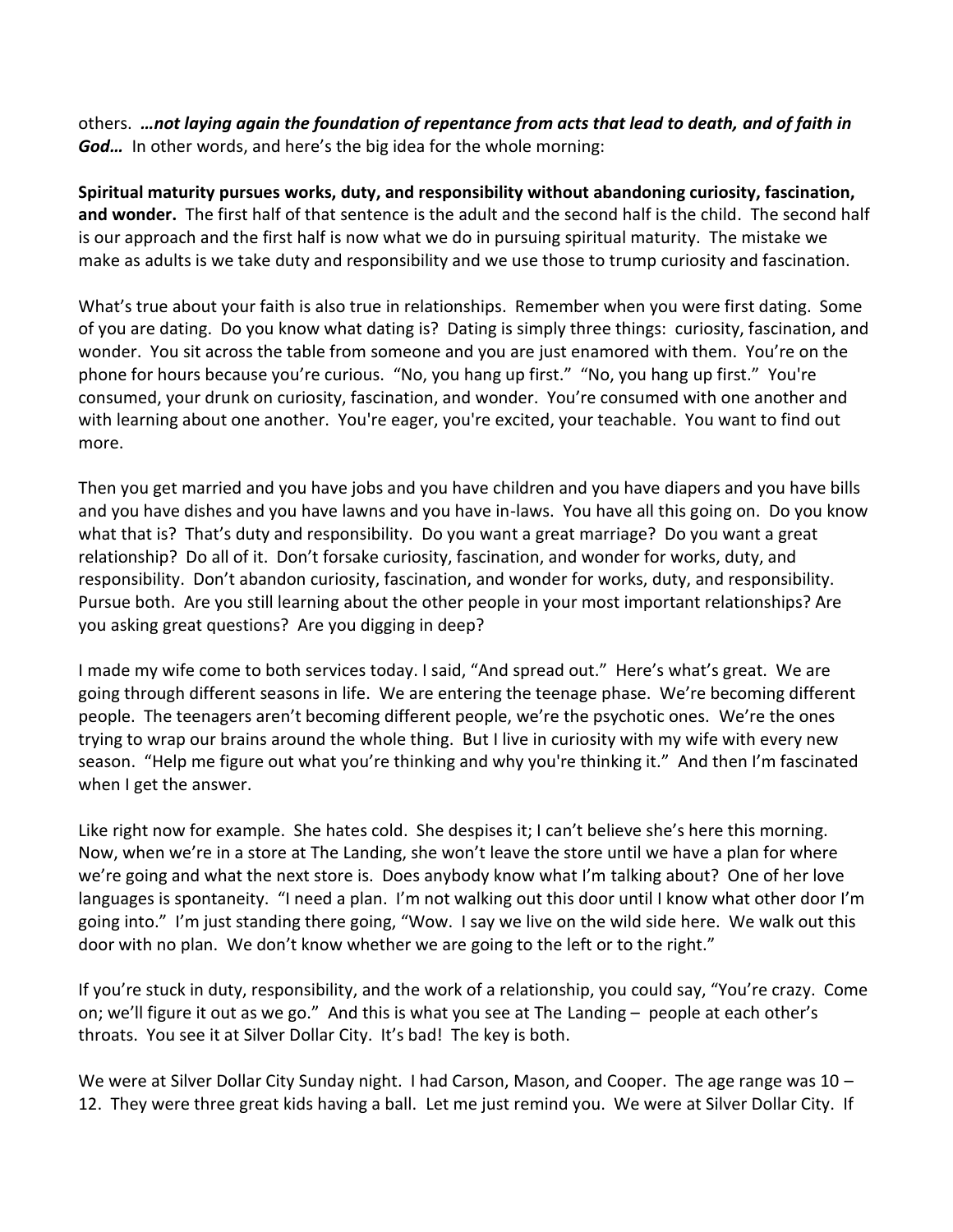you are unfamiliar with it, it's a theme park. That's very important for the detail of this story. Three senior adults looked at these boys during that night. Three senior adults throughout the night at different times looked at them and said, "Settle down, boys." I was there and Chad Phillips was there, the dads. They weren't running and they weren't jumping in front of wheelchairs or walkers. They weren't doing anything reckless or dangerous. You know what there were being. They were being boys. Which we don't like anymore.

One of the times they were told to settle down was at the ball pit at the Fireman's place down there, where you shoot each other with foam balls. Chad and I got to laughing about this. This is all of us old people. We look at young people and tell them to knock it off. I told Chad that if one more person tells these boys, my wrath will be unleashed. He asked what I would say.

I said, "I'll tell you what I'm going to say. 'Hey, Grandma, I want you to look around. Do you see we have about five million twinkling lights going on around this place? We've got rides that go up and down and around and around. We've got hot chocolate and funnel cakes pumped into these kids. What part of this park screams settle down? Everything about this place is get wound up." Isn't that true. What is the problem? It's because we've got to get serious. We've got stuff to do.

Jesus said this to the church at Ephesus. "Man, you're doing a lot of great things." This is in Revelation. "You're doing so many great things. I appreciate how serious you're taking your faith and all you're getting done. Here's the problem though. You forgot your first love. You forgot the first time we met. You forgot the excitement and the enthusiasm that you had when you met me. You're doing stuff in my name. You're doing good stuff, but your forgot me." That's a problem.

The application here today is simple. I'm looking at a lot of adults in here and I just… Here's the application: Get wound up! This was hard in the 9:00 service with 50 people; it was tough. Anyway… We plowed on. But if I can encourage you. This is Christmastime, going into New Year's 2017. You're saying, "Ted, my faith is stagnant. Ted, my time alone with the Lord is stagnant. I read the Bible. I've read it before. I pray. It is the same prayer: 'Dear Jesus, thank you for this food. In your name, amen.'" It's time to get wound up. It's time for you to go back to curiosity, fascination, and wonder. It's time for you to start asking questions. "Why is my faith where it is today?" "What caused me to stop believing?"

I love the illustration of presents. I love watching adults opening presents, trying to save the wrapping and the bow. I thought about it this week as I saw it under the tree. That's not how my 11-year-old would open this gift. We're at that point. The sooner you can get gifts wrapped and under the tree... Kids, I'm talking about the ones that are not from Santa. It's just to torture kids. They just want to open them because they are excited about what's in them.

Some of us have lost that. We just need to admit that. We've lost the excitement that we have in the gift of Jesus Christ. I want to invite one senior adult to come up here to unwrap this like my 11-year-old would unwrap it. Martha, come up here and open this and you're going to stay up here for the second act. Come on up here, Martha. Matt, go ahead and get it ready. There's nothing in here, but you are going to demonstrate what it is to open a gift like a child.